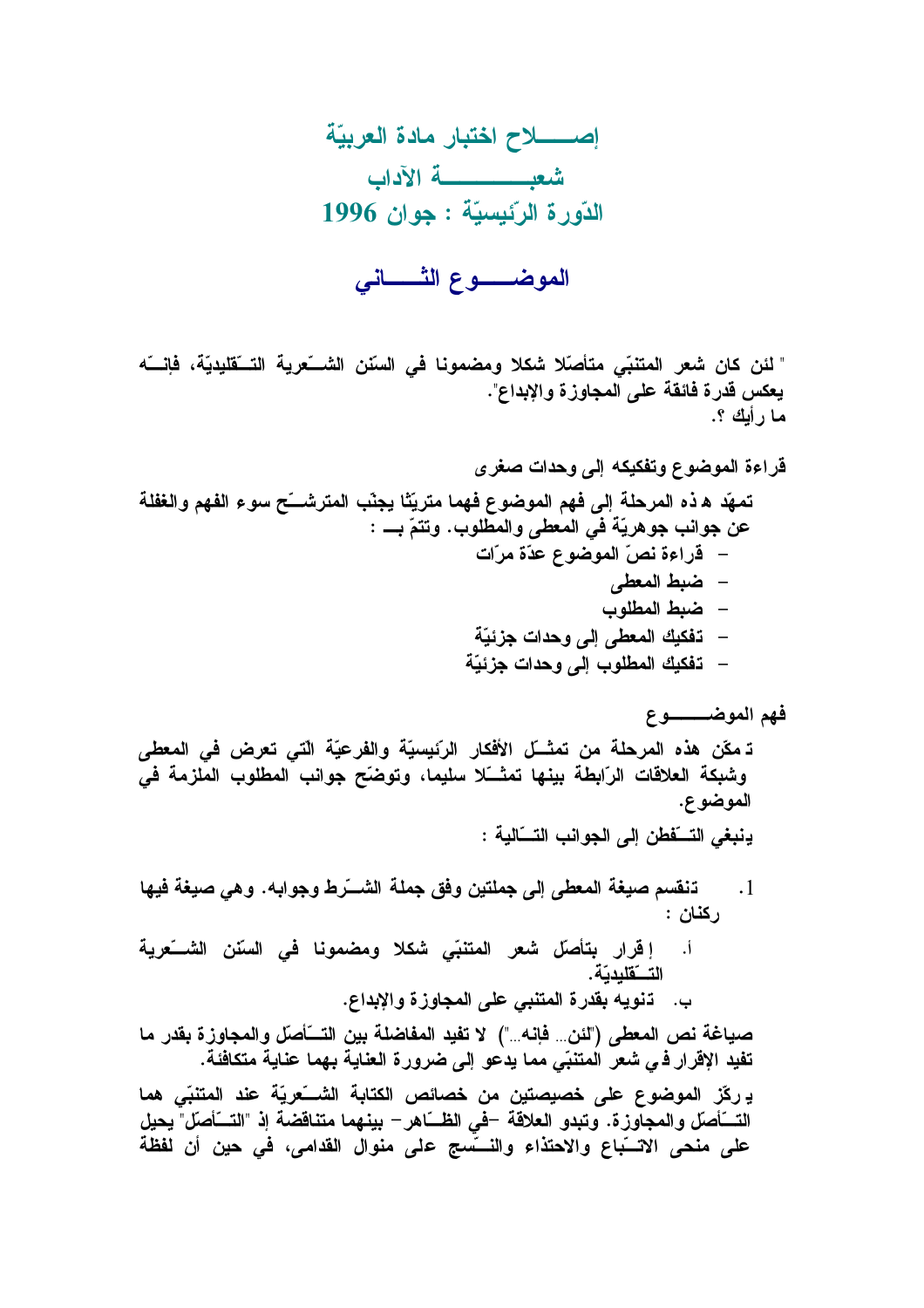"المجاوزة"، وقد وردت مشفوعة بلفظة "الإبداع"، تدلّ على معاني الإضافة والإتيان بالجديد والاختلاف. مـ جال النـــــَظر يتعلّق بكلّ شعر المتنبّى ولا يقتصر على غرض معيّن، بل قد يحتاج الدّارس لإثبات التـــَأصلّ أو المجاوزة إلى الالفتاح على الشــــّعر العربيّ السّابق لأبي الطَّيِّبِ واستحضار شواهد منه. ا لحرص في معالجة الموضوع على الاهتمام بالجوانب الفنسيّة والجوانب المضمونيّة اهتماما متكافئا ما أمكن. يـ تضمّن نصّ المعطى حكما تقويميّا يتجسّد في عبارة "قدرة فائقة". غير أنّ هذا الحكم لم بعلل. يدعو نصّ المطلوب إلى اتــــَخاذ رأي. وينبغي على التـــلميذ أن يثري تحريره بالمعلومات المناسبة والشـــواهد الدّقيقة لتدعيم آرائـه ومواففه. ويمكن أن نذكر ثلاث طرق في المعالجة. أ. الطَّريقة الأولى : أن يتبنَّى التَّسَّلميذ القولة ويدعمها بالشَّسَّواهد دون أن ىناقش . ب. الطريقة الثانية : أن يعارض نصّ القولة كأن : - يرجّح عنصرا على عنصر - يثبت عنصرا وينفي الآخر . ج. الطريقة الثالثة : أن يحلّل القولة ويدعمها بالشـــواهد، ثم يناقشها مناقشة جزئيّة (حينئذ ينبغي اختزال قسم النّقاش).

## 

يـ مكن تنـاول الـجوانب الفنْيّة تـأصّلا وإبداعا ثم تنـاول الـجوانب المضمونيّة.

يـ مكن تناول الجوانب الفَنْيَة والجوانب المضمونيّة تأصّلا، ثم يقع تناول الجوانب الفَنْيَة والجوانب المضمونيّة إبداعا ويستحسن توخّى الإمكانيّة الثّـــّانية.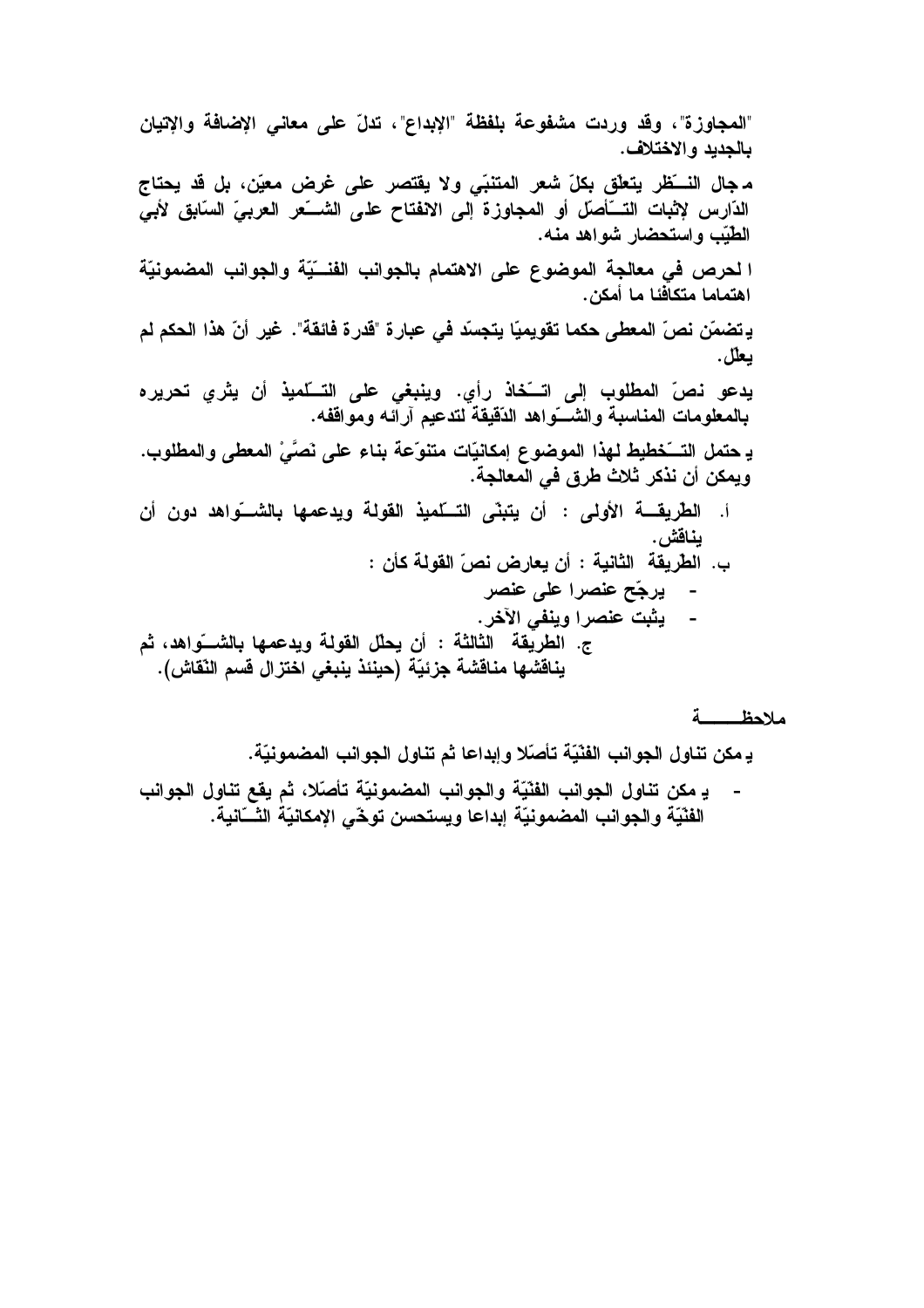المعالجسسة نشير إلى أنّنا سنعتمد الطريقة الثّـــالثة : مظاهر تأصلّ شعر المتنبّي في السّنن الشـــــّعريّـة التـــقليديّـة 1.من النسّاحية الشكليّـــة أ. بنية القصيدة : يـ تجسّد الوفاء لبنية القصيدة العربيّة التــــقليديّة في الجوانب التـــَالية (على سبيل المثال). اعتماد التَّــقسيم التَّــلاتْيِّ التَّــقليديّ (الوقفة الطِّلليّة والنِّسيب – الرّحلة – التّـــخلص إلى الغرض الرّئيسيّ). مثال ذلك مدحيّته في بدر بن عمّار الّتي مطلعها : أبَعْسِدَ نَأْى الْحَبِيبَـــــة البَحْسَسل في البعْد مَا لاَ تكلَّـــــف الابـــــــــل الحرص على نسج فصائد مطوّلة مثل أصحاب المعلّقات. مثال ذلك  $\blacksquare$ سيفيّته التي مطلعها : و فاؤكما كالرّبع أشجــــــاه طامســـه بأن تسعدا والدّمع أشفاه ساجمــــــــه وقد احتوت على اثنين وأربعين بيتا. برراعة المطلع لإحداث الحالة الشــــّعريّة، كأن يقول في إحدى كافوريّاته : أغالب فيك الشّوق والشّـوق أغلــب وأعجب من ذا الهجر والوصل أعجب حسن التــــَخلص بين أقسام القصيدة (ونشير إلى أنّ القدامي يستعملون مصطلح "الخروج" للدّلالة على "التسّخُلُص"). كـ أن يتحول من قسم الرّحلة إلى المدح بهذه الصّورة البارعة (من قصيدة في بدر ابن عمار). أوجّهها جنسســــوبا أو شمــــــــــالا إلى البدر بن عمّـــار الـــــــــذي لم يكن في غــــــــــــرّة الشهـــر الـهلالا حسن الختام : كأن يقول في خاتمة قصيدة من السّيفيّات : و ما الخوف إلاّ ما تخوّفْــــــــه الفتى ولا الأمـــــــــن إلاّ ما رآه الفتـى أمنـا ب. الجانـــــب الإيقاعي : احترام سنّة التـــــّصريع لما له من تأثير عميق في المتقبّل ولدلالته على الشَّـــاعريّة : ومثَّال ذلك :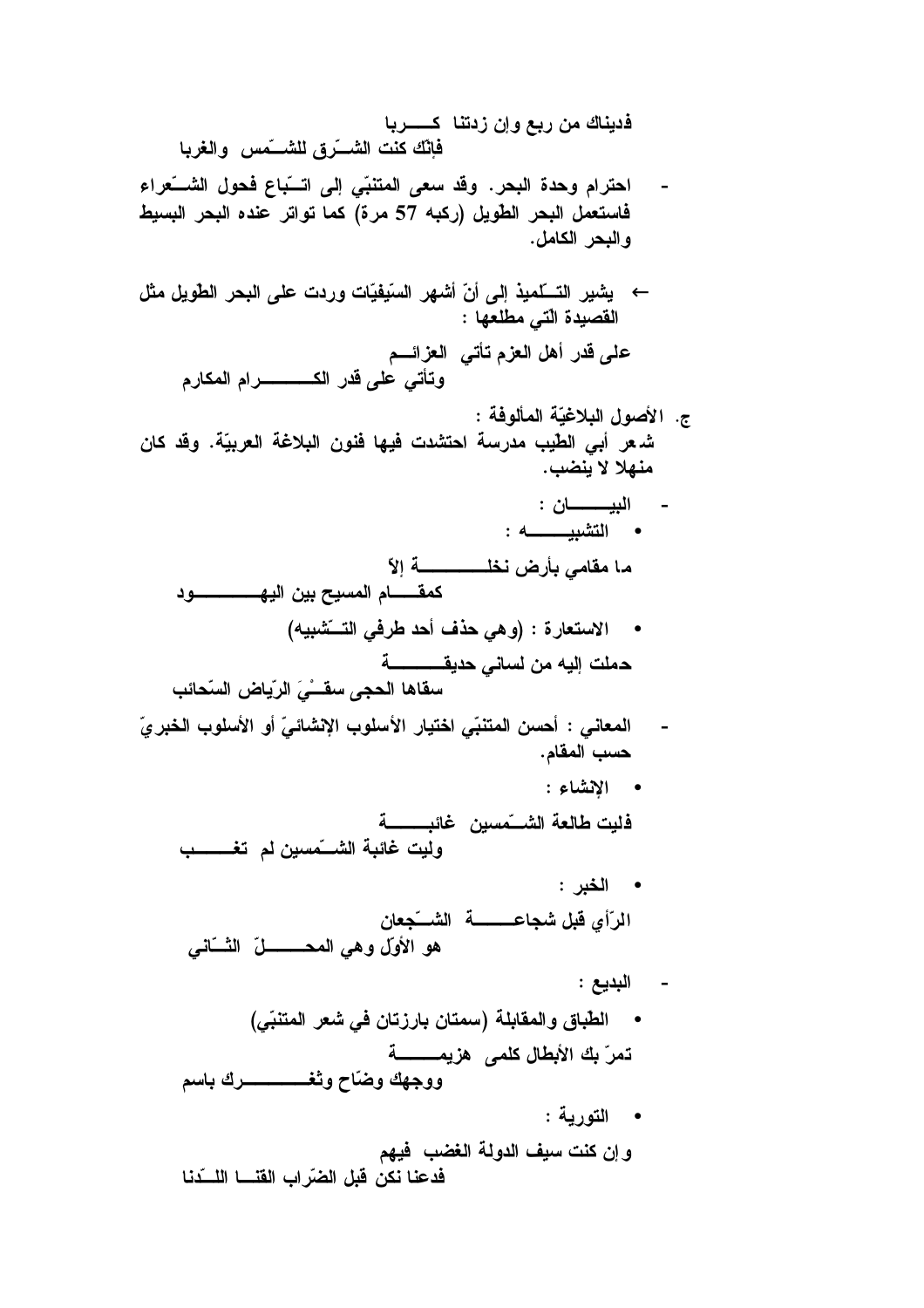ملاحظ يـ نبغي أن يشير التـــلميذ في هذا المجال إلى تقليديّة الصّورة الشــــّعريّة.

← يمكن للتسلّميذ إبراز الـتـــماثل بين المتنبّي وشعراء سابقين له لمزيد الإقناع. ونورد على سبيل المثال ما يلي :

$$
\bullet \quad \text{that} \quad \bullet
$$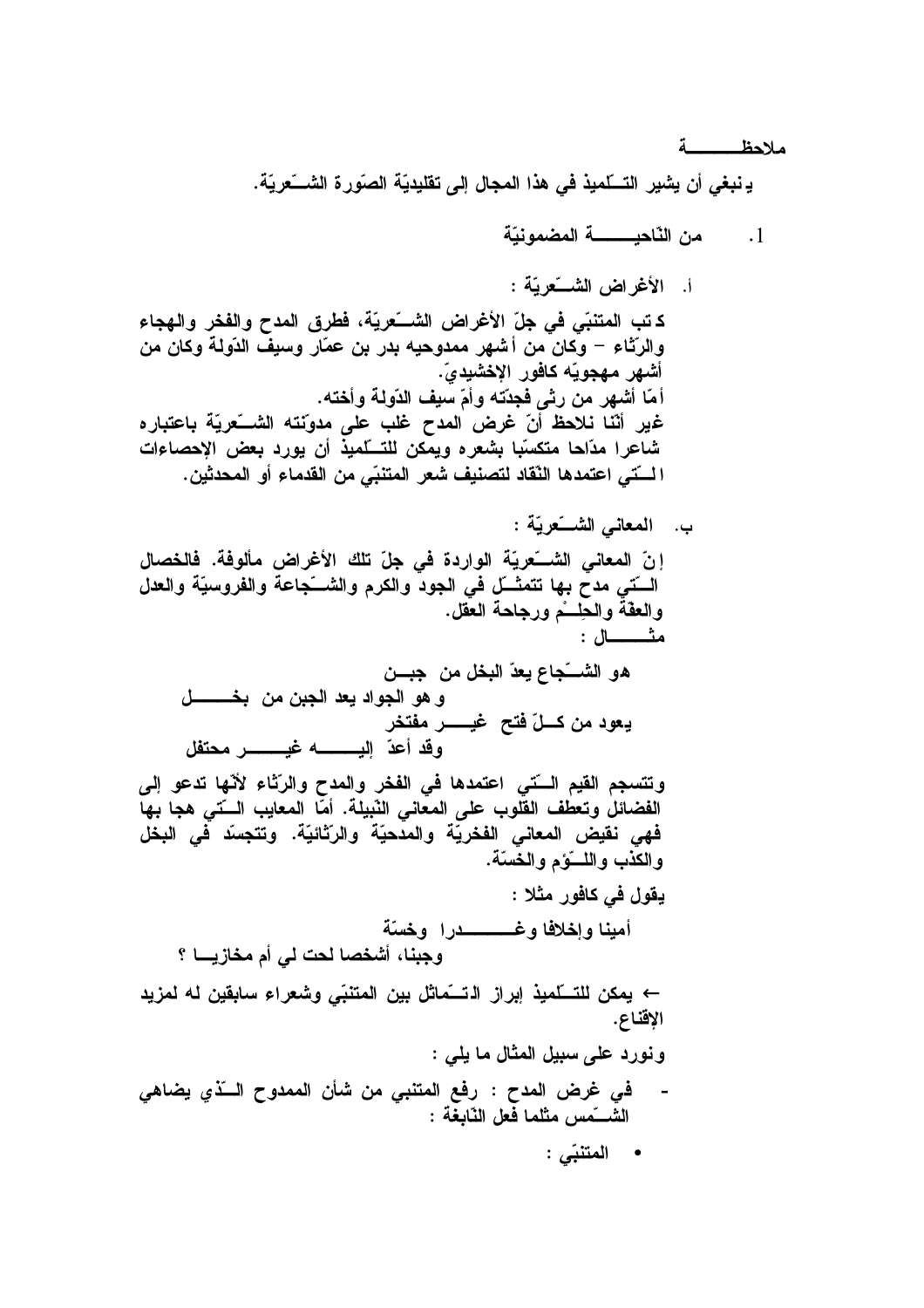استنتاجات تتعلسّق بالعنصر الأول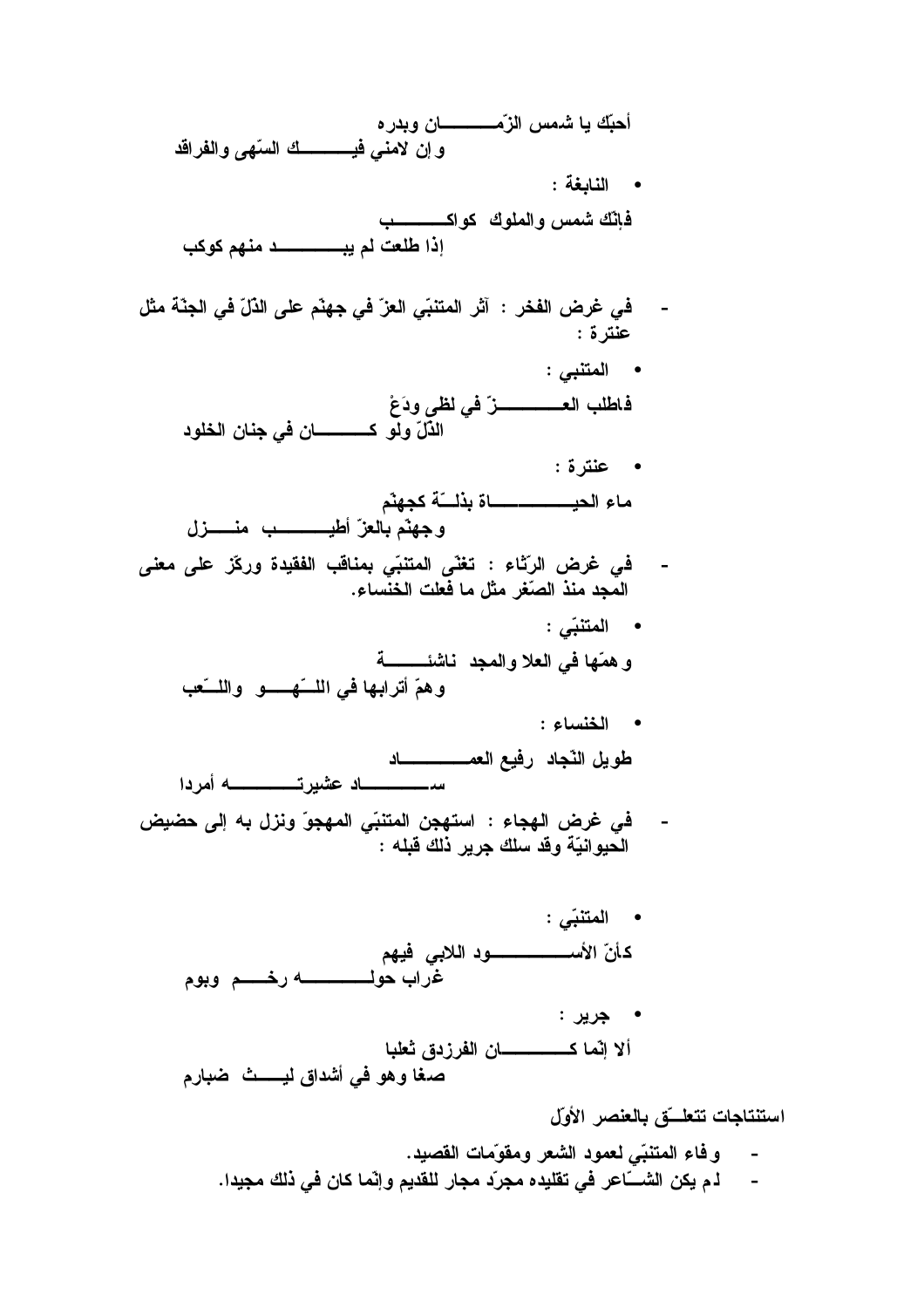لئن أرضى الشَّـــاعر المقلـــدين فإنـــــه أرضى كذلك المجدّدين لما احتوى عليه شعره من آيات الإبداع والتـــّجاوز : يقول القرطاجنّي في كتابه "منهاج البلغاء وسراج الأدباء" (ص 42) "ولا يكمل لشاعر قول على الوجه المختار إلا بأن تكون له قوّة حافظة وقوة مائزة وقوة صانعة".

أ. بنية القصيــــدة التستُّويع في المطالع من قصيدة إلى أخرى في الغرض الواحد (في المدح مثلا). • الاستهلال الطِّلليّ : أول حيّ فراقـــــــــــكم فتلــــ • الاستهلال العتابيّ : و احر قلباه ممن قلبــــــــــــــــه شبم ومن بجسمي وحالي عنصصصده سقم • الاستهلال الحكميّ: الرَّأِي قَبِلٍ شَجاعـــــــــة الشّـــّجعان هو الأولّ وهي المحـــــــــــلّ الثــــّـانــى التسّخلص من سنّة الاستهلال بالنّسبب حذف الاستهلال وغلبة فضائل الممدوح لكلّ امرئ من دهره مــــــا تعوّدا و عادة سيف الدّولة الطسّعن في العدا التخلُّص من المطوِّلات إذا كان المقام لا يقتضى التسطويل.  $\blacksquare$ ماثل هجاء كافور في فصيدة لم تتجاوز العشرة أبيات لأنّ عالم هذه القصيدة انفعالىّ ومطلعها : أريك الرّضي لو أخفت النّفس خافيا

وما أنا عن نفسي ولا عنــــك راضيا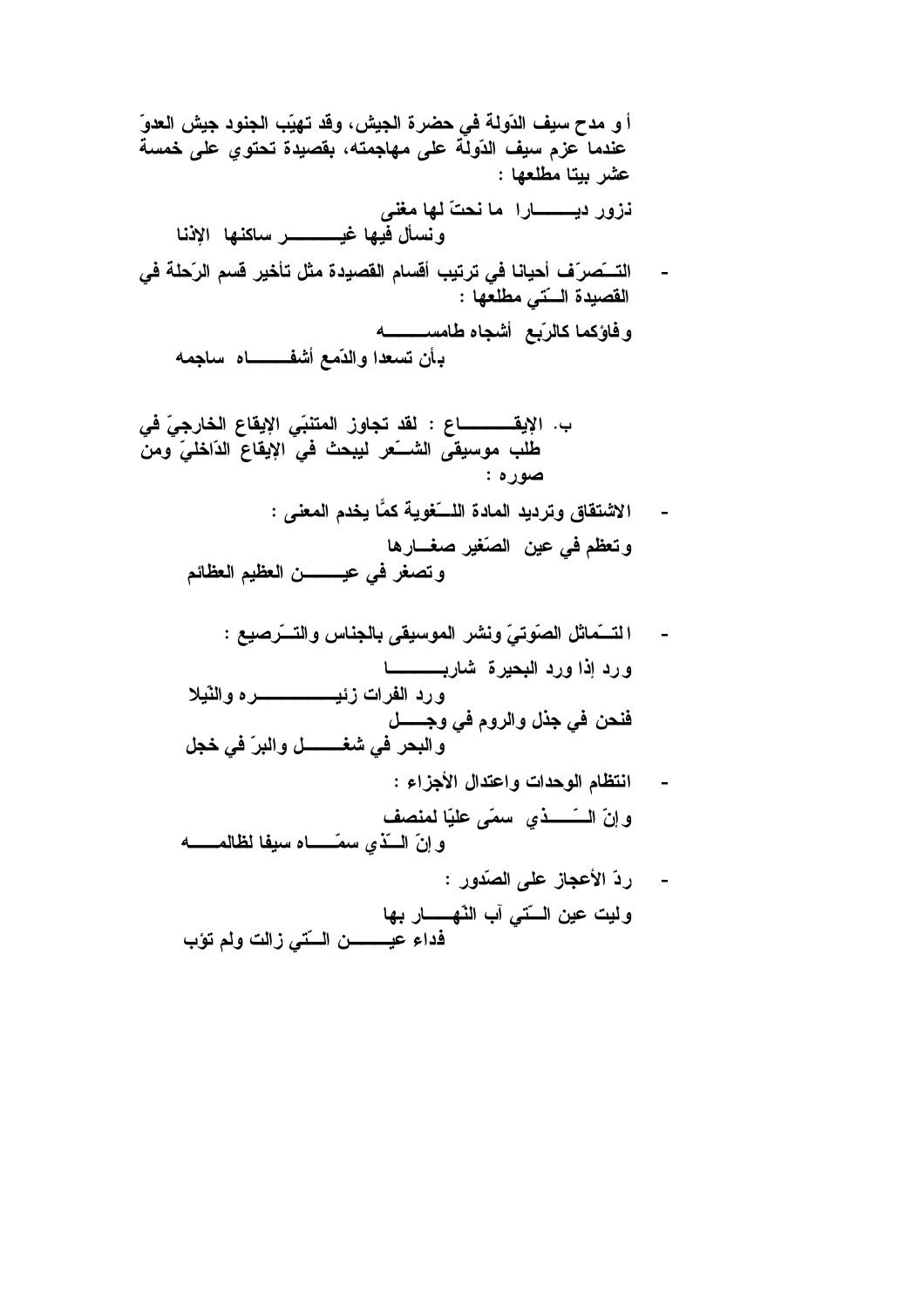ملاحظه

للتسلّميذ أن يورد صورا أخرى للايقاع.

- من النّاحية المضمونيّة  $\cdot$ .1
- أ. الأغراض الشعربة
- تـ عدّدت الأغراض في القصيدة الواحدة وهذا التـــّعدّد ليس مفتعلا وإنّما هو مزج وظيفيّ إذ تتعايش الأغراض في تناغم وتناسق ويمكن أن نذكر على سبيل المثال صورا من هذا التــداخل. المدح / الفخر (يمدح سيف الدّولة ويفتخر بنفسه) الهجاء / الفخر (يهجو كافورا ويتغنّى بالأنا) الهجاء / المدح (يهجو ابن كيغلغ ويمدح أبا العشائر) الرِّثَاءِ / المدح (يرثي أمّ سيف الدّولة ويمدح الأمير الحمدانيّ) الرِّثَاءِ / الفخر / الهجاء (يرثى جدّته ويفتخر بنفسه ويهجو أعداءه) ← على التسلّميذ أن يبيّن دلالة هذا التسّداخل (التسّقاطع بين الذّات والموضوع والتسَّمرِّد على السِّنن التسَّقليديَّة). ندرة بعض الأغراض التَّقليديّة في مدوّنته (الغزل مثلا) وندرة القصائد الغزليّة تفسّران بنبل مطامح الشّـــّاعر وطلبه المجد. فلا تحسبنّ المجد زقَّــّا ۖ وقينـــــــــة فها المجسسد إلآ السّيف والفتكة البكر تـخلــــّل الـحكمـة معظم قصائده في مواضـع مختلفة. فهو تارة يستعملها مطلعا للقصيدة يفتح بها مجالا خياليًا تندرج في إطاره معانيه المتعلَّــقة بالغرض الأساسيّ مثل امتداح البطولة ۖ : وأعلى الممالك ما يبني على الأسل و الطــــّعن عنــــد محبيـهنّ كـالقبـــــــــــل وتارة تـ أتى في سياق القصيدة لتزيد المعنى قوّة وتأكيدا أو تجعله أكثر اِقْناعا على حدّ عبارة جعفر ماجد في كتابه "المتنبّى مالئ الدّنيا وشاغل النّاس" : ذر النّفس تأخذ وسعها قبـــــل بينها و يمكن أن يكون موقعها في آخر القصيدة كما في قوله : و أصبح شعري منهما ً في مكانـــــــه
	- وفى عنق الحسنــــاء يستحسن العقد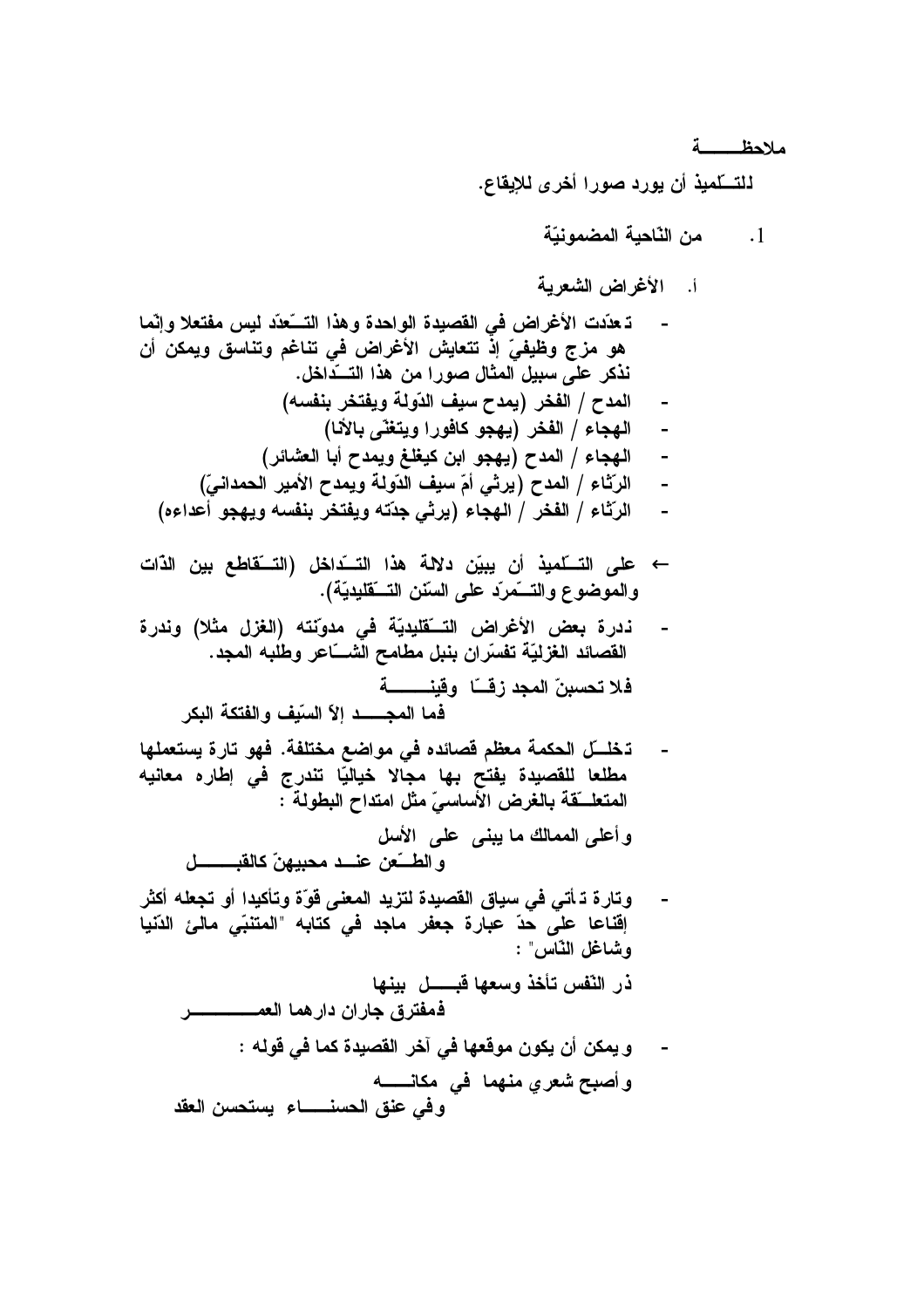- القدرة على توظيف المقابلة السّياقيّة المنتشرة في القصيدة برمّتها  $\sim$ وما تضفيه من دلالات مثل المقابلة بين بدر بن عمار والأسد أو المقابلة بين سيف الدّولة والدّمستق.
- الخروج بالتـــورية من مفهومـها السّائد إلى نشرها على مستوى  $\sim$   $\sim$ القصيدة برمّتها. مثال ذلك فصيدته في كافور وشبيب العقيليّ ومطلعها  $\cdot$

- تجاوز معاني الفتوّة إلى رفع الممدوح عن البشر والدّهر والموت :  $\overline{\phantom{a}}$ ويستكبرون الدّهر والدّهر دونـــــــه ويستعظمون الموت والموت خادمسه
- التَّسوية بـ ين البحر وسيف الدّولة في استعارة استقصاها حتـــّى أتى  $\overline{\phantom{a}}$ على حالات البحر : هو البحر غص فيه إذا كسان ساكنا على الدّرّ واحسب فرده اذا كان مزيدا

 $\blacksquare$